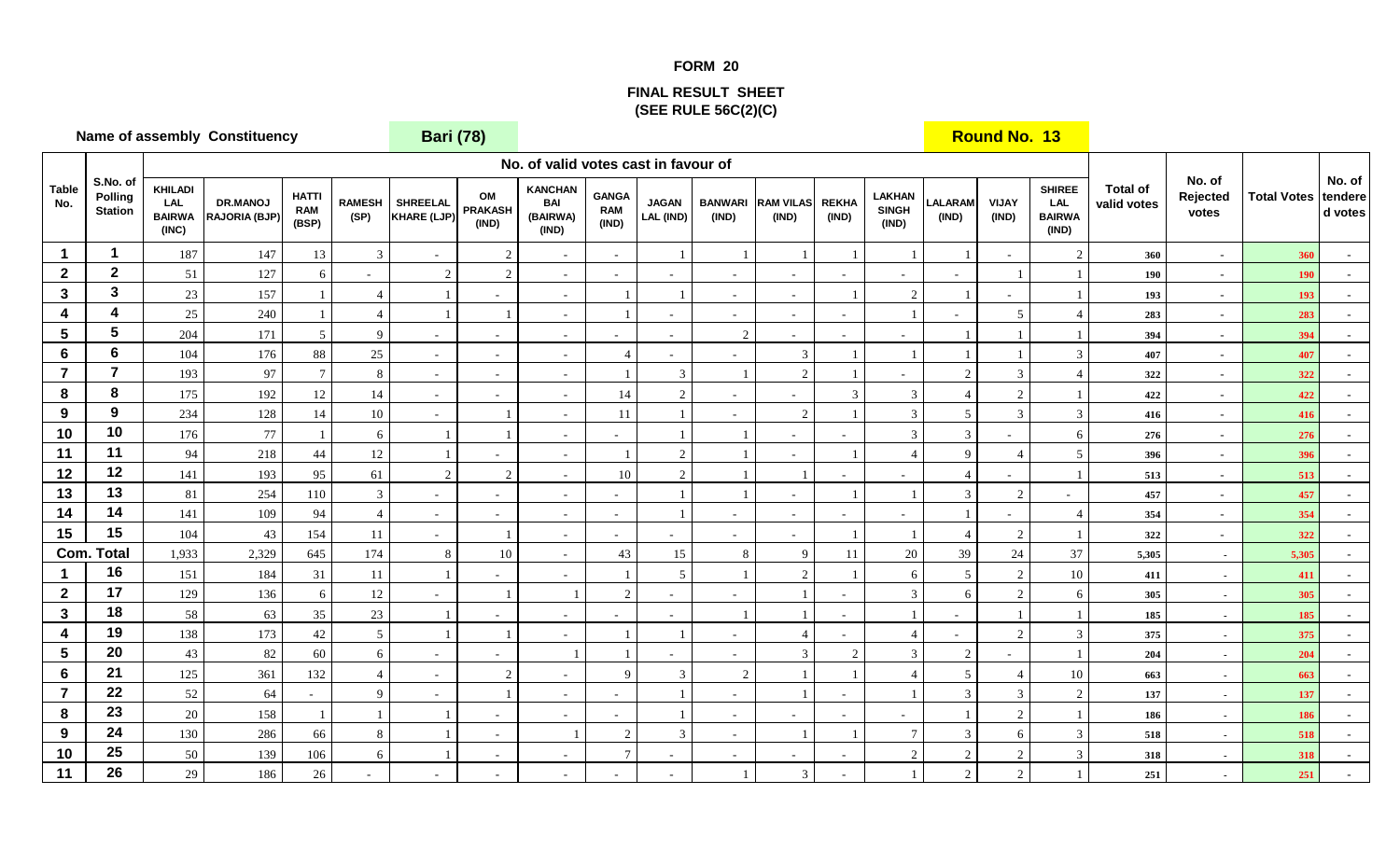| 12                      | 27                | 187             | 80      | 22              | $\overline{7}$           | 2             | 2                        |                          | 68                       |                          | $\mathcal{D}$            |                |                          |                          |                          |                          |                | 376    |                          | 376    |            |
|-------------------------|-------------------|-----------------|---------|-----------------|--------------------------|---------------|--------------------------|--------------------------|--------------------------|--------------------------|--------------------------|----------------|--------------------------|--------------------------|--------------------------|--------------------------|----------------|--------|--------------------------|--------|------------|
| 13                      | 28                | 103             | 61      | $5\overline{)}$ | 12                       | 3             |                          |                          | 11                       |                          |                          |                |                          | -5                       |                          |                          | 4              | 214    | $\sim$                   | 214    |            |
| 14                      | 29                | 173             | 104     | 49              | 6                        | $\sim$        |                          | $\sim$                   | $\sim$                   | $\overline{\phantom{a}}$ | 3                        |                | $\sim$                   | 3                        | 2                        |                          | $\overline{2}$ | 345    | $\sim$                   | 345    |            |
| 15                      | 30                | 16              | 163     | 46              | 6                        | $\sim$        | $\sim$                   | $\sim$                   | $\overline{\phantom{a}}$ |                          |                          |                | $\sim$                   |                          | 2                        |                          |                | 236    | $\sim$                   | 236    |            |
|                         | <b>Com. Total</b> | 3,337           | 4,569   | 1,272           | 290                      | 19            | 19                       | 3                        | 145                      | 31                       | 18                       | 29             | 19                       | 62                       | $77\,$                   | 53                       | 86             | 10,029 | $\sim$                   | 10,029 |            |
|                         | 31                | 49              | 254     | 42              | $\overline{4}$           |               | -1                       |                          | 2                        |                          |                          |                |                          |                          | 5                        |                          | $\overline{4}$ | 363    | $\sim$                   | 363    |            |
| $\overline{2}$          | 32                | 170             | 54      | 110             | 8                        | $\sim$        |                          | $\overline{\phantom{a}}$ | $\overline{\phantom{a}}$ |                          |                          |                | $\overline{\phantom{a}}$ | $\overline{\phantom{a}}$ |                          |                          |                | 345    | $\sim$                   | 345    |            |
| $\mathbf{3}$            | 33                | 225             | 111     | 13              | 2                        |               | $\sim$                   | $\sim$                   | $\overline{4}$           |                          | $\overline{\phantom{0}}$ | $\sim$         | $\sim$                   | 2                        | 3                        |                          |                | 364    | $\sim$                   | 364    |            |
| 4                       | 34                | 42              | 74      | 39              |                          | $\sim$        | $\sim$                   | $\sim$                   |                          |                          | $\sim$                   | $\sim$         | $\sim$                   | $\sim$                   |                          |                          |                | 157    | $\sim$                   | 157    |            |
| $5\phantom{.0}$         | 35                | $50\,$          | 225     |                 |                          |               | $\sim$                   | $\sim$                   | $\overline{\phantom{a}}$ |                          |                          | $\sim$         | $\sim$                   |                          |                          |                          | 2              | 286    | $\sim$                   | 286    |            |
| 6                       | 36                | 94              | 159     | 5 <sup>5</sup>  | $7\phantom{.0}$          | $\sim$        | $\overline{1}$           | $\overline{\phantom{a}}$ | $\sim$                   |                          |                          |                |                          |                          | $\overline{3}$           |                          |                | 273    | $\overline{\phantom{a}}$ | 273    |            |
| $\overline{7}$          | 37                | 23              | 92      | 19              |                          | $\sim$        |                          | $\overline{\phantom{a}}$ |                          |                          |                          |                |                          | 3                        |                          |                          |                | 146    | $\blacksquare$           | 146    |            |
| 8                       | 38                | 96              | 67      | 3               |                          | 2             | 2                        | $\sim$                   | $\sim$                   | $\overline{\phantom{a}}$ | 2                        | $\overline{4}$ | $\sim$                   |                          | 8                        |                          |                | 188    | $\sim$                   | 188    |            |
| 9                       | 39                | 79              | $70\,$  | 64              | 12                       | 2             | $\sim$                   |                          | 9                        |                          |                          |                | $\sim$                   | $\overline{\phantom{a}}$ | 2                        | $\gamma$                 |                | 243    | $\sim$                   | 243    |            |
| 10                      | 40                | 165             | 48      |                 | $\overline{\phantom{a}}$ | $\sim$        | $\sim$                   | $\sim$                   | $\sim$                   | $\overline{\phantom{a}}$ | $\sim$                   | $\sim$         | $\sim$                   | $\sim$                   | $\sim$                   | $\overline{\phantom{a}}$ |                | 220    | $\sim$                   | 220    |            |
| 11                      | 41                | 78              | 218     | 12              | 16                       | $\sim$        |                          | $\sim$                   | $\sim$                   |                          |                          | $\sim$         |                          | $\overline{\phantom{a}}$ |                          |                          |                | 325    | $\overline{\phantom{a}}$ | 325    |            |
| 12                      | 42                | 38              | 134     | 42              | 269                      | $\mathbf{3}$  |                          | $\sim$                   | $\sim$                   |                          |                          | $\overline{2}$ |                          | 3                        |                          |                          | 3              | 500    |                          | 500    |            |
| 13                      | 43                | 467             | 97      | 19              | $\tau$                   | 2             | $\overline{\phantom{a}}$ | $\sim$                   | 19                       | $\overline{\phantom{a}}$ |                          | $\sim$         |                          | $\sim$                   |                          | $\gamma$                 |                | 615    | $\blacksquare$           | 615    |            |
| 14                      | 44                | 134             | 88      | 6               |                          | $\sim$        | $\sim$                   | $\sim$                   | $\sim$                   |                          |                          | $\sim$         | $\sim$                   |                          |                          |                          |                | 232    | $\sim$                   | 232    |            |
| 15                      | 45                | 24              | 257     |                 | $\sim$                   | $\sim$        | $\sim$                   | $\sim$                   | $\sim$                   | 3                        |                          | $\sim$         | $\mathcal{D}$            | 3                        |                          |                          |                | 297    | $\sim$                   | 297    |            |
|                         | <b>Com. Total</b> | 5,071           | 6,517   | 1,661           | 622                      | 31            | 24                       | $\overline{4}$           | 181                      | 40                       | 23                       | 38             | 26                       | 76                       | 103                      | 63                       | 103            | 14,583 | $\sim$                   | 14,583 |            |
|                         | 46                | 173             | 169     | 110             | $\overline{4}$           | $\sim$        | $\overline{\phantom{a}}$ | $\overline{\phantom{a}}$ | $\sim$                   |                          |                          |                |                          |                          |                          |                          |                | 461    | $\sim$                   | 461    |            |
| $\mathbf{2}$            | 47                | 175             | 110     | 6               | $\sim$                   | $\sim$        | $\sim$                   | $\sim$                   | $\sim$                   | $\overline{\phantom{a}}$ |                          |                | $\sim$                   | $\sim$                   | $\sim$                   | $\overline{\phantom{a}}$ | $\mathfrak{S}$ | 297    | $\blacksquare$           | 297    |            |
| $\mathbf{3}$            | 48                | 148             | 87      | 14              |                          |               | $\sim$                   | $\sim$                   | 16                       |                          |                          | $\sim$         | $\sim$                   | 2                        |                          |                          | 3              | 273    | $\sim$                   | 273    |            |
| 4                       | 49                | 67              | 166     | 31              | $\tau$                   | $\sim$        |                          | $\sim$                   |                          |                          |                          | $\sim$         | 3                        |                          | $\overline{4}$           |                          | 2              | 291    | $\sim$                   | 291    |            |
| $\overline{\mathbf{5}}$ | 50                | 80              | 44      | 26              |                          | $\sim$        |                          |                          | 2                        |                          |                          | $\sim$         | $\overline{\phantom{a}}$ | $\overline{\phantom{a}}$ | $\overline{\phantom{a}}$ |                          | 2              | 156    | $\sim$                   | 156    |            |
| 6                       | 51                | $81\,$          | 61      | 19              |                          |               |                          | $\sim$                   | $\overline{\phantom{a}}$ |                          |                          | $\sim$         | $\blacksquare$           | 2                        |                          |                          | $\mathfrak{Z}$ | 168    | ۰.                       | 168    |            |
| 7                       | 52                | 74              | 72      | 54              | 2                        | 2             | $\sim$                   | $\sim$                   | -1                       | $\overline{2}$           |                          |                | $\sim$                   | $\sim$                   | 3                        |                          |                | 217    | $\blacksquare$           | 217    |            |
| 8                       | 53                | 135             | 192     |                 |                          |               | $\overline{\phantom{a}}$ | $\sim$                   | $\sim$                   |                          |                          | $\sim$         | $\sim$                   | $\sim$                   |                          |                          |                | 330    | $\sim$                   | 330    |            |
| 9                       | 54                | 89              | 117     | 63              |                          |               |                          | $\sim$                   | $\sim$                   |                          |                          | $\sim$         | $\blacksquare$           | 3                        | 3                        |                          | 4              | 283    |                          | 283    |            |
| 10                      | 55                | 46              | 108     | 222             | 13                       | $\mathcal{D}$ |                          |                          |                          |                          |                          |                |                          | $\gamma$                 | 3                        |                          |                | 402    |                          | 402    |            |
| 11                      | 56                | 139             | 46      | 2               |                          | $\sim$        | $\sim$                   | $\sim$                   | $\sim$                   | $\sim$                   | $\sim$                   | $\sim$         |                          | 2                        |                          | $\sim$                   | $\overline{2}$ | 194    | $\sim$                   | 194    | $\sim$     |
| 12                      | 57                | $7\phantom{.0}$ | $109\,$ | 88              | $\mathfrak{Z}$           | $\sim$        | $\mathbf{1}$             | $\sim$                   | $\sim$                   | $\sim$                   | $\sim$                   | $\sim$ $-$     | $\sim$ $-$               | $\sim$                   |                          | $\sim$                   | $\mathbf{1}$   | 210    | $\sim$                   | 210    | $\sim$ $-$ |
| 13                      | 58                | 64              | 134     | 5               | $\overline{5}$           | $\sim$        | $\sim$                   | $\sim$                   | $\sim$                   | 2                        |                          | $\sim$         |                          |                          |                          | $\sim$                   | $\mathbf{3}$   | 217    | $\sim$                   | 217    | $\sim$ $-$ |
| 14                      | 59                | 59              | 79      | 99              | $\sim$                   | $\sim$        | $\sim$                   | $\sim$                   | 8                        |                          |                          | $\sim$         | $\sim$                   |                          | $\overline{3}$           | $\sim$                   | $\mathfrak{Z}$ | 254    | $\sim$                   | 254    | $\sim$     |
| 15                      | 60                | 237             | 23      | <b>11</b>       | $\mathbf{3}$             | $\sim$        | $\sim$                   | $\sim$                   | $\sim$                   | $\sim$                   | $\sim$                   |                | $\sim$                   |                          | 2                        |                          | $\overline{2}$ | 281    | $\sim$                   | 281    | $\sim$     |
|                         | <b>Com. Total</b> | 6,645           | 8,034   | 2,412           | 663                      | 38            | 27                       | $\overline{5}$           | 209                      | $47\,$                   | 29                       | 41             | 34                       | 92                       | 126                      | 76                       | 139            | 18,617 | $\sim$                   | 18,617 | $\sim$ $-$ |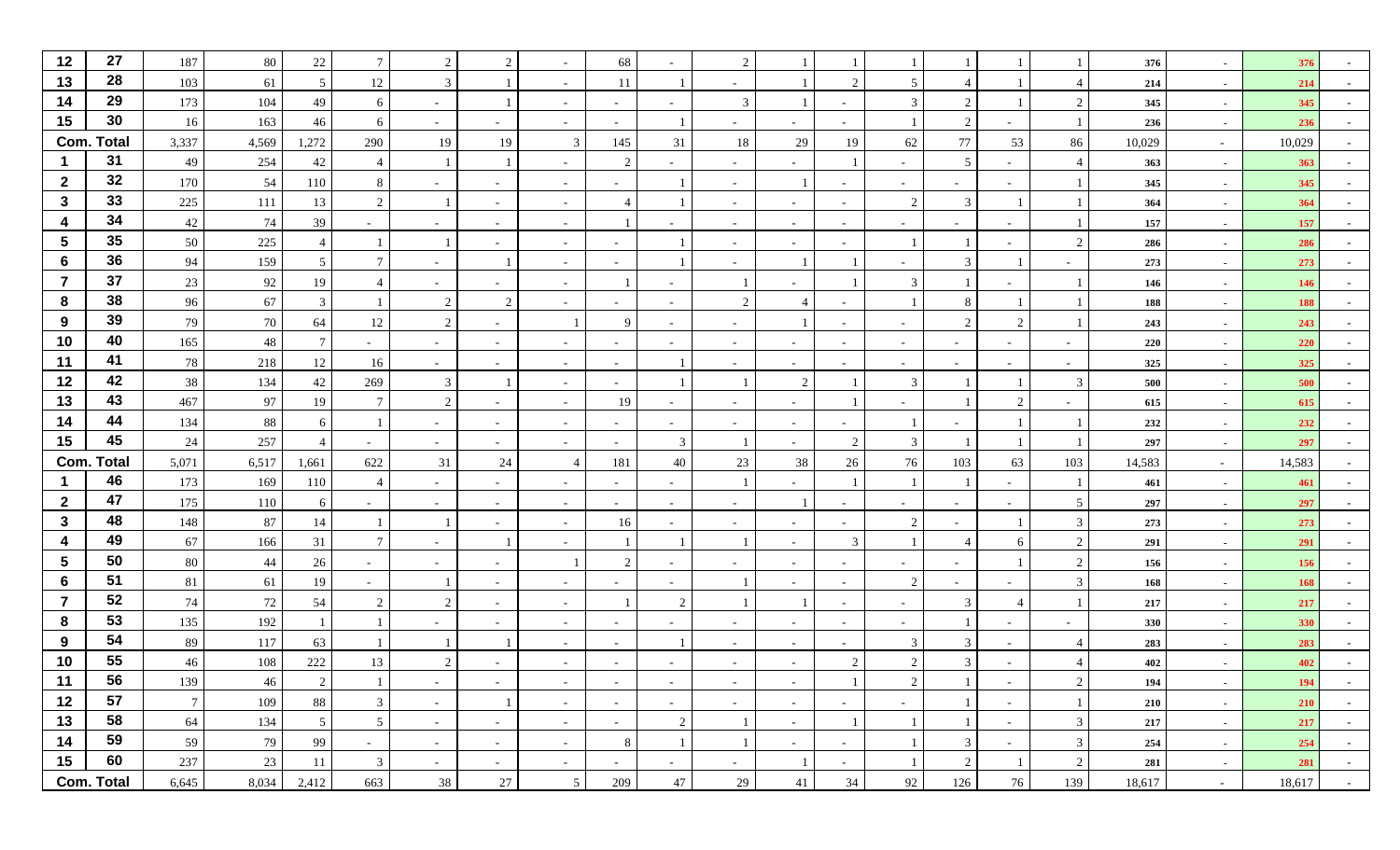|                  | 61                | 153    | 205             | 68              | $\overline{2}$           | 3                        |                          |                          | 19                       | $\mathcal{D}$  |                          |                          |        | .5                       | q             |                | 5                        | 475    |                          | 475    |                  |
|------------------|-------------------|--------|-----------------|-----------------|--------------------------|--------------------------|--------------------------|--------------------------|--------------------------|----------------|--------------------------|--------------------------|--------|--------------------------|---------------|----------------|--------------------------|--------|--------------------------|--------|------------------|
| $\overline{2}$   | 62                | 122    | 23              | 64              |                          | $\sim$                   | $\overline{\phantom{0}}$ |                          | $\overline{\phantom{a}}$ |                |                          | $\sim$                   | $\sim$ | $\overline{\phantom{a}}$ |               |                | $\mathbf{1}$             | 211    | $\sim$                   | 211    |                  |
| $\mathbf{3}$     | 63                | 68     | 52              | 8               | 3                        |                          | $\sim$                   |                          | $\sim$                   |                |                          | $\sim$                   | $\sim$ |                          |               |                | $\sim$                   | 132    | $\blacksquare$           | 132    |                  |
| 4                | 64                | 198    | 56              | 4               |                          |                          |                          |                          | $22\,$                   |                |                          | $\sim$                   |        |                          | $\mathcal{D}$ |                | 3                        | 292    | $\overline{\phantom{a}}$ | 292    |                  |
| $5\phantom{.0}$  | 65                | 43     | 66              | 22              |                          | $\sim$                   | $\sim$                   | $\overline{\phantom{0}}$ | $\sim$                   | $\sim$         |                          |                          |        |                          |               |                | ۰.                       | 141    | $\sim$                   | 141    |                  |
| $6\phantom{1}$   | 66                | 112    | 93              | $\tau$          | $\mathcal{L}$            | $\sim$                   |                          |                          | $\overline{\phantom{a}}$ |                |                          | $\overline{\phantom{a}}$ |        |                          |               |                | $\mathbf{1}$             | 218    | $\sim$                   | 218    |                  |
| $\overline{7}$   | 67                | 277    | 33              | 6               |                          | $\sim$                   | $\overline{\phantom{0}}$ |                          |                          |                |                          | $\overline{\phantom{a}}$ |        |                          |               | $\gamma$       | $\overline{\phantom{a}}$ | 320    | $\blacksquare$           | 320    |                  |
| 8                | 68                | 68     | 34              |                 |                          | $\sim$                   | $\sim$                   |                          |                          |                |                          | $\sim$                   |        |                          |               |                | $\sim$                   | 112    | $\sim$                   | 112    |                  |
| 9                | 69                | 20     | 271             | 9               |                          |                          |                          |                          |                          |                |                          | $\sim$                   |        | $\mathcal{D}$            |               | $\mathcal{D}$  | $\sim$                   | 310    | $\sim$                   | 310    |                  |
| 10               | 70                | 55     | 141             | 20              | $\overline{2}$           |                          | $\sim$                   | $\overline{\phantom{0}}$ | $\mathcal{D}$            |                | $\sim$                   |                          |        | $\overline{2}$           |               |                | 3                        | 230    | $\sim$                   | 230    |                  |
| 11               | 71                | 58     | 63              |                 |                          | $\overline{\phantom{a}}$ |                          |                          |                          |                |                          | $\overline{\phantom{a}}$ |        |                          |               |                | $\overline{\phantom{a}}$ | 123    | $\sim$                   | 123    |                  |
| 12               | 72                | 138    | 94              | 20              |                          | $\overline{\phantom{a}}$ | $\overline{\phantom{0}}$ |                          |                          |                |                          |                          |        | $\Delta$                 | $\mathcal{D}$ |                | $\overline{2}$           | 263    | $\blacksquare$           | 263    |                  |
| 13               | 73                | 113    | 61              | $\mathfrak{Z}$  |                          | -1                       |                          |                          | $\overline{\phantom{a}}$ |                |                          |                          |        |                          |               |                | 1                        | 182    | $\sim$                   | 182    |                  |
| 14               | 74                | 208    | 114             | 80              |                          | $\overline{\phantom{a}}$ |                          |                          |                          |                | $\overline{\phantom{a}}$ | $\overline{\phantom{a}}$ | 2      |                          |               |                | 3                        | 418    | $\sim$                   | 418    |                  |
| 15               | 75                | 173    | 50              | $\overline{4}$  |                          | 2                        |                          | $\overline{\phantom{a}}$ | 11                       |                | $\sim$                   |                          |        | $\sim$                   |               | $\overline{2}$ | $\overline{7}$           | 255    | $\sim$                   | 255    |                  |
|                  | <b>Com. Total</b> | 8,451  | 9,390           | 2,728           | 680                      | 48                       | 31                       | 11                       | 268                      | 55             | 33                       | 47                       | 42     | 109                      | 151           | 90             | 165                      | 22,299 | $\sim$                   | 22,299 |                  |
|                  | 76                | 116    | 118             |                 | -9                       | 2                        | $\mathfrak{Z}$           |                          | 18                       |                | $\mathcal{P}$            | $\overline{\phantom{a}}$ |        |                          |               | 3              | $7\phantom{.0}$          | 292    | $\sim$                   | 292    |                  |
| $\overline{2}$   | 77                | 146    | 77              |                 |                          | 2                        |                          |                          | 12                       |                |                          | 2                        |        |                          |               |                | $\overline{4}$           | 248    | $\sim$                   | 248    |                  |
| $\mathbf{3}$     | 78                | 109    | 14              |                 | $\overline{\phantom{0}}$ | $\sim$                   | $\sim$                   |                          | 2                        |                |                          | $\sim$                   | $\sim$ |                          |               |                | $\overline{4}$           | 133    | $\sim$                   | 133    |                  |
| 4                | 79                | 167    | 11              | 154             |                          | $\sim$                   | $\overline{\phantom{0}}$ | $\sim$                   | $\overline{\phantom{a}}$ |                |                          | $\sim$                   | $\sim$ | $\sim$                   |               |                | 3                        | 338    | $\sim$                   | 338    |                  |
| $5\phantom{.0}$  | 80                | 110    | 125             | 10              |                          | -1                       |                          |                          |                          |                |                          | $\overline{\phantom{a}}$ |        | $\overline{2}$           |               | 8              | $\tau$                   | 266    |                          | 266    |                  |
| 6                | 81                | 144    | 35              | 38              |                          | $\overline{\phantom{a}}$ | $\overline{\phantom{0}}$ |                          |                          |                |                          | $\overline{\phantom{a}}$ |        |                          |               |                | $\mathbf{1}$             | 224    | $\sim$                   | 224    |                  |
|                  | 82                | 118    | 67              | 45              |                          | -1                       | $\sim$                   |                          | $\overline{\phantom{a}}$ |                |                          | $\sim$                   |        |                          |               |                | -1                       | 234    | $\sim$                   | 234    |                  |
| 8                | 83                | 165    | 137             | 33              |                          | $\sim$                   | $\sim$                   | $\overline{\phantom{0}}$ |                          |                |                          | $\sim$                   |        |                          |               | $\sim$         | $\overline{\phantom{a}}$ | 342    | $\sim$                   | 342    |                  |
| 9                | 84                | 58     | 143             |                 | $\overline{2}$           | $\overline{\phantom{a}}$ | $\sim$                   | $\overline{\phantom{0}}$ |                          | 3              |                          | $\sim$                   |        |                          |               |                | $\sim$                   | 210    | $\sim$                   | 210    |                  |
| 10               | 85                | 73     | $7\phantom{.0}$ | 55              | $\overline{2}$           |                          |                          |                          |                          |                |                          |                          |        |                          |               |                | $\overline{4}$           | 144    |                          | 144    |                  |
| 11               | 86                | 197    | 34              | 5               | -5                       | 2                        |                          |                          | $\mathbf{Q}$             |                | ി                        |                          |        |                          | ി             |                | $\mathfrak{Z}$           | 263    | $\sim$                   | 263    |                  |
| 12               | 87                | 106    | 38              | 220             | $\overline{2}$           | 5                        |                          |                          | 11                       |                |                          |                          |        |                          |               |                | $\mathfrak{Z}$           | 390    | $\sim$                   | 390    |                  |
| 13               | 88                | 219    | 80              | 12              | 8                        | $\overline{4}$           |                          |                          | 82                       | 3              |                          |                          |        |                          |               | $\gamma$       | $\overline{2}$           | 418    | $\sim$                   | 418    |                  |
| 14               | 89                | 83     | 133             | 60              |                          |                          |                          |                          |                          | $\gamma$       |                          |                          |        |                          |               |                | $\overline{2}$           | 288    |                          | 288    |                  |
| 15               | 90                | 282    | 37              |                 |                          |                          |                          | $\mathcal{D}$            |                          |                |                          |                          |        |                          |               |                | 3                        | 327    |                          | 327    |                  |
|                  | <b>Com. Total</b> | 10,544 | 10,446          | 3,365           | 713                      | 66                       | 36                       | 16                       | 412                      | 67             | 44                       | 53                       | 46     | 121                      | 169           | $109\,$        | 209                      | 26,416 | $\sim$                   | 26,416 | $\sim$           |
| $\mathbf 1$      | 91                | 175    | 94              | 67              | $\mathbf{3}$             | $\mathbf{1}$             | $\sim$                   | $\sim$                   | $\sim$                   | $\sim$         | $\sim$                   | $\sim$                   | $\sim$ |                          | 3             | 2              | $\mathbf{3}$             | 349    | $\sim$                   | 349    | $\sim$ 100 $\mu$ |
| $\overline{2}$   | 92                | 132    | 23              | 78              | $\sim$                   | $\overline{4}$           | $\sim$                   | $\sim$                   | 41                       | $\sim$         | $\sim$                   | $\sim$                   | $\sim$ | $\sim$                   | 2             | $\sim$         | $\sim$                   | 280    | $\sim$                   | 280    | $\sim$           |
| $\mathbf{3}$     | 93                | 117    | 44              | 88              | $\overline{2}$           | $\sim$                   | $\sim$                   | $\sim$                   | $\sim$                   |                | $\sim$                   | -1                       | $\sim$ | $\sim$                   | $\sim$        | $\sim$         | $\overline{2}$           | 255    | $\sim$                   | 255    | $\sim$           |
| $\boldsymbol{4}$ | 94                | 58     | 46              | 177             | 6                        | $\sim$                   | $\sim$                   | $\overline{\phantom{a}}$ |                          | $\overline{1}$ |                          | $\sim$                   |        | $\mathbf{3}$             | $\mathbf{3}$  | $\overline{4}$ | $\sqrt{2}$               | 303    | $\sim$                   | 303    | $\sim$ $-$       |
| $5\phantom{.0}$  | 95                | 104    | $104\,$         | $7\phantom{.0}$ | $\overline{3}$           | $\sim$                   | $\sim$                   |                          |                          |                |                          | $\overline{\phantom{a}}$ |        |                          |               |                | $\sim$                   | 220    | $\sim$                   | 220    |                  |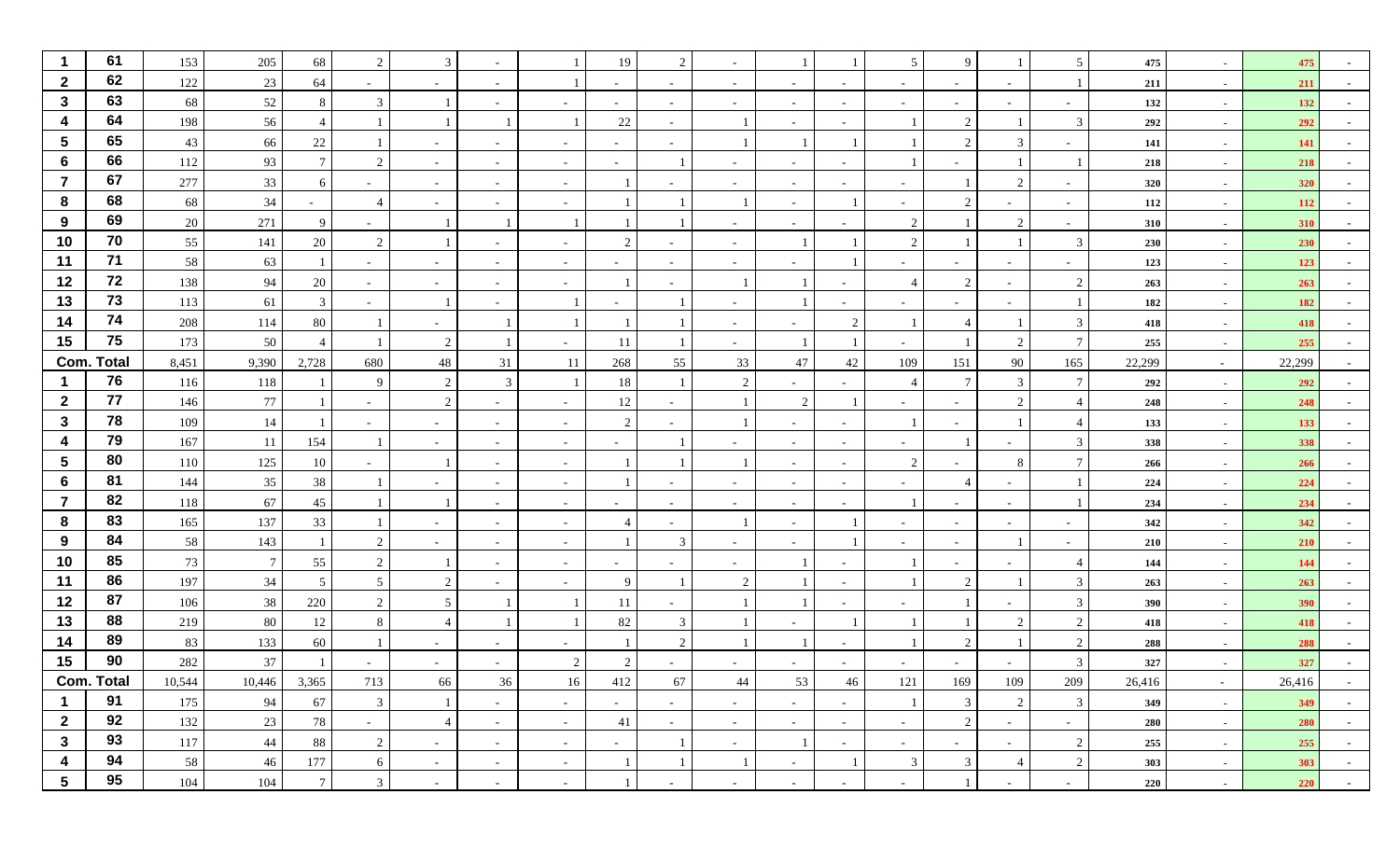| $6\phantom{1}6$ | 96                | 10     | $7\phantom{.0}$ | 241             | 5                        |                 |                          |                          | $\overline{\phantom{a}}$     |                          |                          |                |                          |                          |                |                          | 2               | 268    |                          | 268        |                  |
|-----------------|-------------------|--------|-----------------|-----------------|--------------------------|-----------------|--------------------------|--------------------------|------------------------------|--------------------------|--------------------------|----------------|--------------------------|--------------------------|----------------|--------------------------|-----------------|--------|--------------------------|------------|------------------|
| $\overline{7}$  | 97                | 67     | 254             | 2               | 2                        | $\sim$          |                          |                          | $\overline{\phantom{a}}$     |                          |                          |                |                          | $\mathcal{L}$            | 3              | $\overline{2}$           | -1              | 334    | $\blacksquare$           | 334        |                  |
| 8               | 98                | 341    | 53              | 6               |                          | $\sim$          | $\overline{\phantom{a}}$ |                          | 2                            | $\sim$                   | $\overline{\phantom{0}}$ | $\sim$         | $\mathcal{D}$            | $\sim$                   |                | $\overline{\phantom{a}}$ | $\mathfrak{Z}$  | 408    | $\sim$                   | 408        |                  |
| 9               | 99                | 124    | 31              | 22              |                          | 6               |                          |                          | 34                           |                          |                          | $\sim$         | 3                        | 2                        |                | $\mathcal{R}$            | 2               | 231    | $\sim$                   | 231        |                  |
| 10              | 100               | 21     | 142             | 67              |                          |                 |                          |                          | $\qquad \qquad \blacksquare$ |                          |                          | $\sim$         |                          |                          |                |                          |                 | 236    | $\sim$                   | 236        |                  |
| 11              | 101               | 83     | 224             | 16              | 2                        | $\sim$          | 2                        |                          | 2                            |                          |                          | $\sim$         | $\mathcal{R}$            | $\overline{4}$           | $\mathcal{D}$  |                          | $7\phantom{.0}$ | 348    | $\blacksquare$           | 348        |                  |
| 12              | 102               | 299    | 54              | 76              | 2                        | $\sim$          |                          |                          | $\overline{\phantom{a}}$     |                          |                          | $\overline{2}$ |                          |                          |                |                          | $5\overline{)}$ | 441    | $\blacksquare$           | 441        |                  |
| 13              | 103               | 24     | $47\,$          |                 | $\sim$                   | $\sim$          | $\overline{\phantom{a}}$ |                          | $\overline{\phantom{a}}$     | $\sim$                   |                          | -1             | $\sim$                   | 3                        |                | $\overline{\phantom{a}}$ | $\sim$          | 78     | $\sim$                   | 78         |                  |
| 14              | 104               | 19     | 97              | 3               | $\sim$                   | $\sim$          | $\overline{\phantom{a}}$ | $\sim$                   | $\overline{\phantom{a}}$     | 3                        |                          | $\sim$         | $\sim$                   | 3                        |                |                          | $\sim$          | 126    | $\sim$                   | 126        |                  |
| 15              | 105               | 118    | 226             | 13              | $22\,$                   |                 |                          |                          | $\overline{\phantom{a}}$     |                          |                          | $\sim$         | $\sim$                   |                          |                | $\mathcal{D}$            | 3               | 387    | $\sim$                   | 387        |                  |
| Com.            | Total             | 12,236 | 11,892          | 4,229           | 763                      | 80              | 39                       | 18                       | 493                          | 74                       | 47                       | 59             | 56                       | 142                      | 187            | 125                      | 240             | 30,680 | $\sim$                   | 30,680     |                  |
| 1               | 106               | 70     | 193             | 37              |                          |                 |                          |                          | $\overline{4}$               |                          |                          | $\sim$         | $\sim$                   | $\overline{\phantom{a}}$ |                |                          | -1              | 308    | $\blacksquare$           | 308        |                  |
| $\overline{2}$  | 107               | 136    | 76              | 5               | 11                       |                 | $\overline{\phantom{a}}$ | $\overline{\phantom{0}}$ | $\overline{\mathcal{L}}$     |                          |                          | $\overline{2}$ | $\sim$                   | $\sim$                   | 2              | $\overline{\phantom{a}}$ | $\mathbf{3}$    | 241    | $\sim$                   | 241        |                  |
| $\mathbf{3}$    | 108               | 99     | 180             | 6               |                          | $\sim$          |                          | $\sim$                   | 2                            |                          |                          | $\sim$         | $\sim$                   | $\sim$                   |                |                          | 2               | 292    | $\sim$                   | 292        |                  |
| 4               | 109               | 133    | 45              |                 |                          |                 |                          |                          |                              |                          |                          | $\sim$         | $\sim$                   |                          | 2              |                          | 9               | 198    | $\sim$                   | 198        |                  |
| 5               | 110               | 181    | 18              | 2               | $\sim$                   | $\sim$          | $\overline{\phantom{a}}$ | $\overline{\phantom{a}}$ | $\overline{\phantom{a}}$     | $\overline{\phantom{a}}$ |                          | $\sim$         | $\sim$                   | $\sim$                   |                | $\overline{\phantom{a}}$ | 2               | 203    | $\blacksquare$           | 203        |                  |
| 6               | 111               | 109    | 263             | 68              | 6                        | $\sim$          |                          |                          | $\overline{\phantom{a}}$     | $\overline{\phantom{a}}$ |                          | $\sim$         | $\overline{\phantom{a}}$ | 2                        |                | $\mathcal{D}$            | $\overline{4}$  | 456    | $\blacksquare$           | 456        |                  |
| 7               | 112               | 143    | $22\,$          | $\sim$          | $\sim$                   | $\sim$          | $\overline{\phantom{a}}$ |                          | $\overline{\phantom{a}}$     | $\sim$                   | $\sim$                   | -1             | $\sim$                   | $\sim$                   |                | $\mathcal{D}$            | $\mathfrak{Z}$  | 172    | $\sim$                   | 172        |                  |
| 8               | 113               | 77     | 38              | 53              | $\overline{\phantom{a}}$ | 2               | 2                        |                          | 69                           |                          |                          |                |                          |                          |                |                          | 2               | 248    | $\sim$                   | 248        |                  |
| 9               | 114               | 301    | 26              | 23              |                          |                 |                          |                          | 19                           |                          | $\overline{2}$           | 2              | ി                        |                          | 3              |                          | 8               | 391    | $\sim$                   | 391        |                  |
| 10              | 115               | 145    | 177             | 11              | 2                        | $\sim$          |                          | $\overline{\phantom{a}}$ | $\overline{\phantom{a}}$     | $\overline{\phantom{a}}$ | $\sim$                   | $\mathbf{1}$   | $\sim$                   | $\sim$                   |                | $\overline{\phantom{a}}$ | $\sim$          | 336    | $\sim$                   | 336        |                  |
| 11              | 116               | 148    | 59              | 3               |                          | $\sim$          |                          |                          | $\overline{\phantom{a}}$     |                          |                          | $\sim$         | $\overline{\phantom{a}}$ |                          |                | 3                        | $\overline{7}$  | 224    | $\blacksquare$           | 224        |                  |
| 12              | 117               | 36     | $\overline{3}$  |                 | $\sim$                   | $\sim$          | $\overline{\phantom{a}}$ | $\sim$                   |                              | $\sim$                   | $\sim$                   | $\sim$         | $\sim$                   | $\sim$                   | $\sim$         | $\sim$                   | $\sim$          | 41     | $\sim$                   | 41         |                  |
| 13              | 118               | 70     | 106             | 9               | $\overline{\phantom{0}}$ | $\sim$          |                          | $\sim$                   | $\overline{\phantom{a}}$     |                          |                          |                | $\sim$                   |                          |                |                          |                 | 189    | $\sim$                   | 189        |                  |
| 14              | 119               | 54     | 130             | 16              |                          | 3               |                          |                          | 26                           | 2                        |                          | $\overline{2}$ | 10                       | $\mathcal{L}$            |                |                          |                 | 251    | $\sim$                   | 251        |                  |
| 15              | 120               | 90     | 160             | $7\phantom{.0}$ |                          | $\sim$          | $\sim$                   | $\sim$                   | 3                            | $\sim$                   | $\sim$                   | $\sim$         | $\sim$                   | $\sim$                   |                | 2                        |                 | 264    | $\sim$                   | 264        |                  |
|                 | <b>Com. Total</b> | 14,028 | 13,388          | 4,474           | 788                      | 89              | 45                       | 19                       | 622                          | 79                       | 52                       | 69             | 69                       | 151                      | 197            | 140                      | 284             | 34,494 | $\sim$                   | 34,494     |                  |
|                 | 121               | 69     | 39              | 11              |                          | $\sim$          | $\sim$                   |                          | 3                            | $\sim$                   | $\sim$                   | $\sim$         | 11                       | $\sim$                   | $\sim$         | $\sim$                   |                 | 135    | $\overline{\phantom{a}}$ | 135        |                  |
| $\overline{2}$  | 122               | 124    | 67              | 2               |                          | $\sim$          | $\overline{\phantom{a}}$ | $\sim$                   |                              |                          |                          | $\sim$         | $\overline{\phantom{a}}$ | $\sim$                   |                |                          |                 | 196    | $\sim$                   | 196        |                  |
| $\mathbf{3}$    | 123               | 64     | 96              | 14              |                          | 3               |                          |                          | 59                           |                          |                          |                | $\mathcal{L}$            |                          |                |                          |                 | 247    | $\overline{\phantom{a}}$ | 247        |                  |
|                 | 124               | 262    | 46              | 8               |                          | $\mathcal{D}$   |                          |                          | 26                           |                          |                          |                |                          |                          |                |                          |                 | 350    |                          | 350        |                  |
| $5\phantom{.0}$ | 125               | 74     | 97              | 11              | $\sim$                   | $\sim$          | $\sim$                   | $\sim$                   |                              | $\sim$                   | $\sim$                   | 1              | $\sim$                   | $\sim$                   | $\sim$         |                          | $\sim$          | 185    | $\sim$                   | 185        | $\sim$           |
| 6               | 126               | 209    | 19              | $\overline{4}$  | -1                       | $5\phantom{.0}$ |                          | $\sim$                   | 48                           | $\sim$                   | $\sim$                   | $\sim$         | $\sim$                   |                          | $\overline{2}$ |                          | 6               | 297    | $\sim$                   | 297        | $\sim$ 100 $\mu$ |
| $\overline{7}$  | 127               | 141    | 15              | 24              | 2                        | $\sim$          | $\sim$                   | $\sim$                   | 2                            | $\sim$                   | $\sim$                   | $\sim$ $ \sim$ | $\sim$                   | $\sim$                   |                | $\sim$                   | $\tau$          | 192    | $\sim$                   | <b>192</b> | $\sim$           |
| 8               | 128               | 49     | 147             | $7\overline{ }$ | $\mathbf{3}$             | $\sim$          |                          |                          | $7\phantom{.0}$              |                          | $\sim$                   | $\sim$         | $\sim$                   | 2                        |                | 3                        | $\overline{4}$  | 226    | $\sim$                   | 226        | $\sim$           |
| 9               | 129               | 154    | 43              | 6               | $\sim$                   | $\sim$          | $\sim$                   | $\overline{\phantom{0}}$ | $\overline{1}$               |                          | $\sim$                   | $\sim$         | $\sim$                   | $\sim$                   | $\sim$         | $\sim$                   | $5\overline{)}$ | 210    | $\sim$                   | 210        | $\sim$ $-$       |
| 10              | 130               | 57     | 57              | 11              | $\overline{3}$           | $\sim$          | $\sim$                   | $\sim$                   | $\overline{\phantom{a}}$     | $\sim$                   |                          | $\sim$         |                          | $\sim$                   |                | 2                        | $\sim$          | 133    | $\sim$                   | 133        |                  |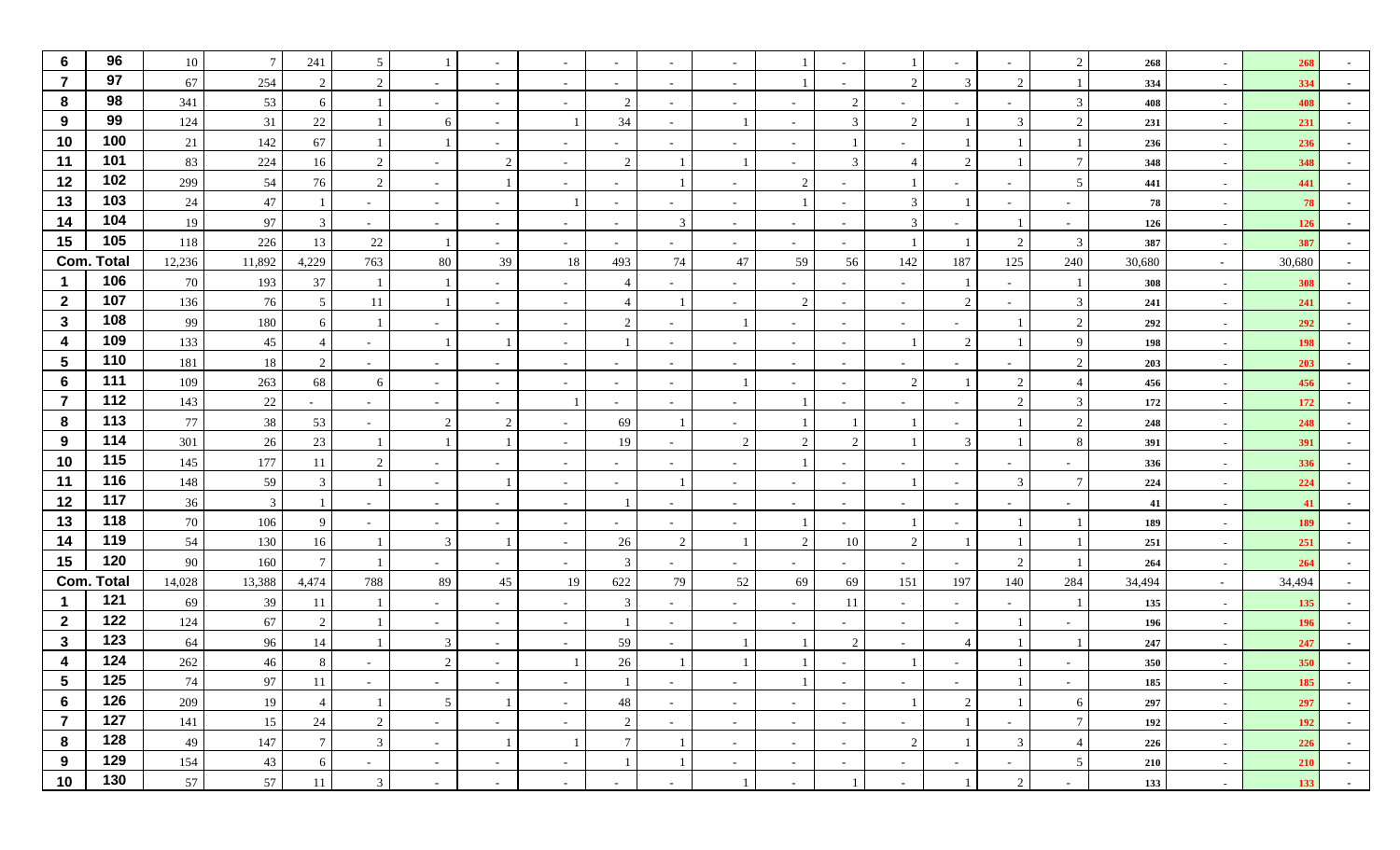| 11              | 131               | 222        | 24       | 72            |                          | 2                        |                          |                          | 14                       |                          |                          |                          |                          |                          |                          |                               |                | 337        |                          | 337        |                  |
|-----------------|-------------------|------------|----------|---------------|--------------------------|--------------------------|--------------------------|--------------------------|--------------------------|--------------------------|--------------------------|--------------------------|--------------------------|--------------------------|--------------------------|-------------------------------|----------------|------------|--------------------------|------------|------------------|
| 12              | 132               | 129        | 20       |               |                          | $\overline{4}$           | 2                        | 2                        | 295                      |                          |                          |                          | 6                        |                          |                          | 2                             |                | 475        | $\sim$                   | 475        |                  |
| 13              | 133               | 95         | 76       | 66            | 3                        | $\sim$                   | $\overline{\phantom{a}}$ | $\overline{\phantom{a}}$ | 3                        | $\overline{\phantom{a}}$ |                          | $\sim$                   |                          |                          |                          |                               |                | 247        | $\overline{\phantom{a}}$ | 247        |                  |
| 14              | 134               | 47         | 85       | 28            |                          | 2                        |                          |                          | $\overline{\phantom{a}}$ | $\mathcal{D}$            |                          |                          |                          |                          | $\bigcap$                |                               |                | 171        | $\sim$                   | 171        |                  |
| 15              | 135               | 159        | 49       |               |                          | 2                        |                          |                          | 64                       | $\sim$                   |                          | $\sim$                   |                          | $\overline{2}$           |                          |                               |                | 284        | $\sim$                   | 284        |                  |
|                 | <b>Com. Total</b> | 15,883     | 14,268   | 4,743         | 806                      | 109                      | 52                       | 24                       | 1,146                    | 85                       | 57                       | 75                       | 90                       | 160                      | 211                      | 155                           | 315            | 38,179     | $\sim$                   | 38,179     |                  |
|                 | 136               | 156        | 8        | 19            | $\overline{4}$           | 9                        | $\overline{\phantom{a}}$ |                          | 78                       |                          |                          | $\sim$                   | Ξ.                       |                          |                          | 5                             |                | 282        | $\sim$                   | 282        |                  |
| $\mathbf{2}$    | 137               | 278        | $32\,$   | 6             | $\overline{7}$           | -4                       | $\overline{\phantom{a}}$ |                          | 27                       | 3                        |                          |                          |                          | $\mathcal{D}$            |                          | $\overline{\phantom{a}}$      | $\overline{2}$ | 363        | $\overline{\phantom{a}}$ | 363        |                  |
| $\mathbf{3}$    | 138               | 147        | 67       | 42            | $\overline{\phantom{a}}$ | 2                        | $\overline{\phantom{a}}$ | $\overline{a}$           | 69                       |                          |                          |                          | $\overline{\phantom{a}}$ | $\overline{\phantom{a}}$ | 2                        | $\overline{\phantom{a}}$      | 3              | 335        | $\sim$                   | 335        |                  |
| 4               | 139               | 187        | 178      |               | $\overline{\phantom{a}}$ | $\sim$                   | $\sim$                   | $\sim$                   | $\overline{7}$           |                          | $\overline{\phantom{0}}$ | $\sim$                   | $\sim$                   | $\sim$                   | $\overline{\phantom{a}}$ |                               | $\mathbf{3}$   | 377        | $\sim$                   | 377        |                  |
| 5               | 140               | 132        | 232      | $\gamma$      | $\overline{\phantom{a}}$ | $\sim$                   | $\overline{\phantom{a}}$ |                          | 5                        |                          |                          |                          |                          | $\overline{\phantom{a}}$ |                          |                               |                | 373        |                          | 373        |                  |
| 6               | 141               | 158        | 130      | $\tau$        |                          | $\sim$                   | $\overline{\phantom{a}}$ |                          | 3                        |                          |                          | $\sim$                   | $\overline{\phantom{a}}$ | $\sim$                   |                          | $\overline{\phantom{a}}$      |                | 300        | $\overline{\phantom{a}}$ | 300        |                  |
|                 | 142               | 129        | 79       | 3             | $\overline{\phantom{a}}$ | 2                        | $\overline{\phantom{a}}$ |                          | 43                       |                          | $\sim$                   | $\sim$                   |                          |                          |                          |                               |                | 260        | $\overline{\phantom{a}}$ | 260        |                  |
| 8               | 143               | 226        | 37       | 15            | 2                        |                          | $\overline{\phantom{a}}$ |                          | $\overline{2}$           |                          | $\overline{\phantom{0}}$ | $\sim$                   | $\sim$                   | $\overline{\phantom{a}}$ |                          |                               |                | 286        | $\sim$                   | 286        |                  |
| 9               | 144               | 103        | 153      | 2             | $\sim$                   | $\sim$                   | $\sim$                   | $\overline{\phantom{a}}$ |                          |                          | $\sim$                   | $\sim$                   | $\sim$                   | $\sim$                   |                          | $\overline{\phantom{a}}$      | $\sim$         | 260        | $\overline{\phantom{a}}$ | 260        |                  |
| 10              | 145               | 217        | 116      |               | $\overline{\phantom{a}}$ | $\sim$                   | $\overline{\phantom{a}}$ |                          |                          |                          |                          |                          |                          |                          |                          |                               |                | 337        |                          | 337        |                  |
| 11              | 146               | 320        | 136      | 11            | $\overline{\phantom{a}}$ | $\sim$                   | $\overline{\phantom{a}}$ |                          | 5                        |                          |                          | $\overline{\phantom{0}}$ |                          |                          |                          |                               | 2              | 481        | $\sim$                   | 481        |                  |
| 12              | 147               | 128        | 344      | 5             | $\overline{\phantom{a}}$ |                          | $\overline{\phantom{a}}$ |                          | $\overline{7}$           |                          |                          |                          |                          |                          |                          | 3                             | $\overline{2}$ | 494        | $\overline{\phantom{a}}$ | 494        |                  |
| 13              | 148               | 161        | 77       | $\mathcal{D}$ |                          |                          | $\overline{\phantom{a}}$ | $\overline{\phantom{a}}$ | $\overline{4}$           |                          | $\overline{\phantom{0}}$ | $\sim$                   | $\sim$                   | $\overline{\phantom{a}}$ |                          | $\gamma$                      |                | 249        | $\sim$                   | 249        |                  |
| 14              | 149               | 102        | 81       | 44            |                          |                          | $\sim$                   | $\overline{\phantom{a}}$ | 5                        |                          | $\sim$                   | $\sim$                   | $\sim$                   | $\sim$                   | 2                        |                               |                | 240        | $\overline{\phantom{a}}$ | 240        |                  |
| 15              | 150               | 142        | 69       |               | 28                       |                          | -1                       |                          | -1                       |                          |                          | $\sim$                   | Ξ.                       |                          |                          |                               |                | 250        |                          | 250        |                  |
|                 | <b>Com. Total</b> | 18,469     | 16,007   | 4,906         | 853                      | 131                      | 53                       | 28                       | 1,404                    | 91                       | 59                       | 80                       | 91                       | 170                      | 221                      | 172                           | 331            | 43,066     | $\sim$                   | 43,066     |                  |
| 1               | 151               | 216        | 172      | 5             | 6                        | $\sim$                   | $\overline{\phantom{a}}$ |                          |                          |                          | 2                        |                          |                          | $\overline{\phantom{a}}$ | 3                        | $\blacksquare$                |                | 408        | $\sim$                   | 408        |                  |
| $\overline{2}$  | 152               | 69         | 132      | 3             | $\overline{\phantom{a}}$ |                          | $\sim$                   |                          | 3                        |                          | $\sim$                   | $\sim$                   | $\overline{\phantom{a}}$ | $\sim$                   | $\overline{\phantom{a}}$ | $\sim$                        | $\sim$         | 208        | $\sim$                   | 208        |                  |
| $\mathbf{3}$    | 153               | 56         | 45       | 71            | 3                        | $\sim$                   | $\sim$                   |                          | 11                       |                          | $\overline{\phantom{0}}$ | $\sim$                   | $\sim$                   | $\sim$                   | $\overline{\phantom{a}}$ | $\sim$                        | 2              | 190        | $\overline{\phantom{a}}$ | 190        |                  |
| 4               | 154               | 175        | $22\,$   |               |                          |                          |                          |                          |                          |                          |                          |                          |                          |                          |                          |                               |                | 204        |                          | 204        |                  |
| $5\phantom{.0}$ | 155<br>156        | 187        | 156      | $\mathcal{D}$ |                          | $\sim$                   |                          |                          | $\overline{2}$           |                          |                          | $\sim$                   | Ξ.                       | $\overline{\phantom{a}}$ |                          |                               |                | 350        | $\sim$                   | 350        |                  |
| 6               | 157               | 183        | 41       |               | $\overline{2}$           | $\sim$                   |                          |                          | 3                        |                          |                          | $\sim$                   |                          |                          |                          | $\overline{\phantom{a}}$      |                | 232        | $\overline{\phantom{a}}$ | 232        |                  |
| $\overline{7}$  | 158               | 134        | 259      |               |                          |                          | $\overline{\phantom{a}}$ | $\overline{\phantom{a}}$ | 11                       |                          |                          | $\sim$                   | $\sim$                   | $\overline{\phantom{a}}$ |                          | $\overline{\phantom{a}}$      |                | 407        | $\sim$                   | 407        |                  |
| 8<br>9          | 159               | 48         | 87       |               |                          | $\overline{\phantom{0}}$ |                          | 2                        | 3                        |                          |                          | $\sim$                   |                          |                          | $\mathfrak{D}$           |                               |                | 141        |                          | 141        |                  |
|                 | 160               | 230        | 152      | 19            |                          | 12                       |                          |                          | 41                       |                          |                          |                          |                          | 3                        |                          |                               | 6              | 473        |                          | 473        |                  |
| 10<br>11        | 161               | 103<br>123 | 30<br>24 | 64            | 3<br>$\mathfrak{Z}$      | 2                        | $\sim$<br>-1             | $\sim$                   | 17<br>35                 | $\sim$                   | -1                       | $\sim$                   | 2                        | 2                        | 2                        | $\overline{\phantom{a}}$<br>2 | $\overline{4}$ | 226        | $\overline{\phantom{a}}$ | 226        | $\sim$           |
| 12              | 162               | 213        | 67       | 60            | $\tau$                   | $\sim$                   |                          | $\sim$                   |                          | $\sim$                   | -1                       |                          | $\sim$                   |                          |                          |                               |                | $257\,$    | $\sim$                   | 257        | $\sim$ 100 $\mu$ |
| 13              | 163               | 295        | 17       | 15<br>40      | -1                       | $\overline{2}$           | $\sim$<br>-1             | $\sim$                   | 25<br>8                  | $\sim$                   |                          |                          | $\sim$ $-$               | $\sim$                   | $\sim$                   | -1<br>$\mathfrak{Z}$          | $\sim$<br>8    | 332<br>380 | $\sim$                   | 332<br>380 | $\sim$           |
| 14              | 164               | 288        | 24       |               | $\sim$                   | $\sim$                   |                          |                          | $\overline{4}$           | $\sim$                   | $\sim$                   | $\sim$                   | $\sim$                   |                          | $\overline{\phantom{a}}$ | $\sim$                        | 2              | 320        | $\sim$                   | 320        | $\sim$           |
| 15              | 165               |            | 119      | 3             |                          |                          | $\sim$                   | $\sim$                   |                          |                          | $\sim$                   |                          |                          |                          |                          |                               |                |            | $\sim$                   |            | $\sim$ $-$       |
|                 |                   | 6          |          |               |                          |                          | $\sim$                   | $\overline{\phantom{a}}$ | $\sim$                   | 2                        |                          | $\sim$                   | $\blacksquare$           |                          |                          | $\blacksquare$                | $\sim$         | 134        | $\sim$                   | 134        |                  |